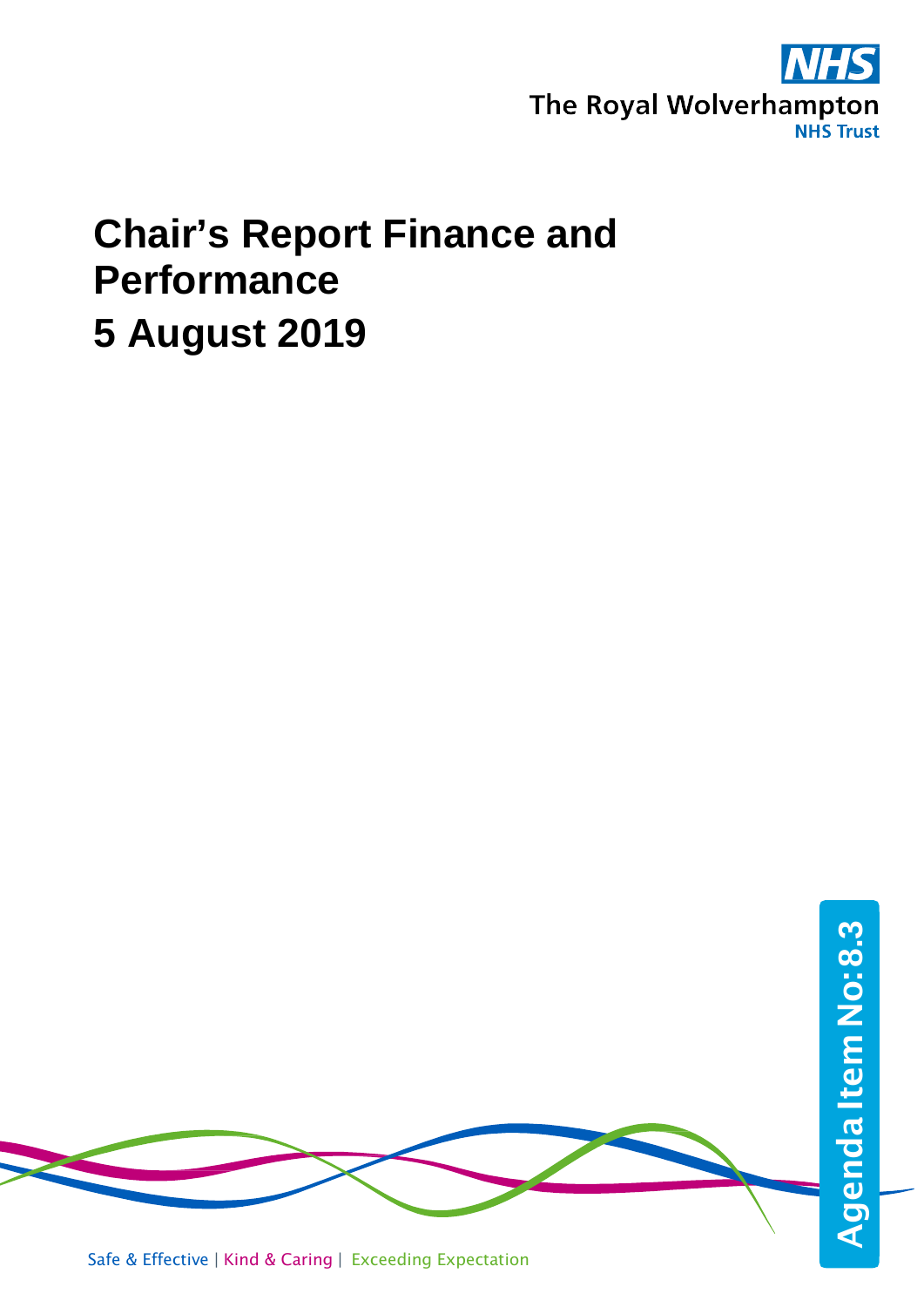## **ASSURANCE/ESCALATION Report of the Finance and Performance Committee**

| <b>PREPARED BY</b>         | Chair of the Finance and Performance Committee                                                                              |   |  |
|----------------------------|-----------------------------------------------------------------------------------------------------------------------------|---|--|
| <b>DATE PREPARED</b>       | 24 <sup>th</sup> July 2019                                                                                                  |   |  |
| <b>SUBJECT</b>             | Chair's Summary Report                                                                                                      |   |  |
| <b>PURPOSE</b>             | To provide assurance to the Board in relation to all delegated responsibilities of the Finance and<br>Performance Committee |   |  |
| <b>STRATEGIC OBJECTIVE</b> |                                                                                                                             |   |  |
| <b>OVERVIEW OF</b>         | CQC STANDARDS (For Use of Resources)                                                                                        | X |  |
| <b>ASSURANCE</b>           | <b>NHSLA</b>                                                                                                                |   |  |
| <b>THEMES/INDICATORS</b>   | <b>OTHER REGULATORY STANDARDS - Statutory Financial Duties</b>                                                              | X |  |
| <b>HIGHLIGHTED IN THE</b>  | NATIONAL GUIDANCE/NATIONAL AUDITS                                                                                           | x |  |
| <b>REPORT</b>              | <b>EXTERNAL REVIEWS</b>                                                                                                     | x |  |
|                            | <b>INTERNAL REVIEWS</b>                                                                                                     | x |  |
|                            | <b>CLINICAL OUTCOMES</b>                                                                                                    |   |  |
|                            | TRENDS/RECURRENT THEMES                                                                                                     |   |  |
|                            | <b>CLINICAL EFFECTIVENESS</b>                                                                                               |   |  |
|                            | <b>BAF/RISK REGISTERS</b>                                                                                                   | x |  |

### **1) Current report - Emerging issues for report (summarise issues or information impacting on the area/compliance/ indicator)**

| <b>Assurance</b>                    | Specific Item/issue                                                                                                                                  | <b>Summary of Assurance (internal or External)</b>                                                                                                                                                      | <b>Outcome</b>                                                                                                                                                                                                                                                                                                                                                                     |                                                         |
|-------------------------------------|------------------------------------------------------------------------------------------------------------------------------------------------------|---------------------------------------------------------------------------------------------------------------------------------------------------------------------------------------------------------|------------------------------------------------------------------------------------------------------------------------------------------------------------------------------------------------------------------------------------------------------------------------------------------------------------------------------------------------------------------------------------|---------------------------------------------------------|
| Theme/In                            | <b>Reviewed</b>                                                                                                                                      | Positive                                                                                                                                                                                                | Negative                                                                                                                                                                                                                                                                                                                                                                           | and any on-                                             |
| dicator                             |                                                                                                                                                      |                                                                                                                                                                                                         |                                                                                                                                                                                                                                                                                                                                                                                    | going risk                                              |
| <b>Board Assurance Framework</b>    | Cost Improvement<br>Programme (CIP)<br>achievement.<br>In support of SR8 on<br>the BAF (that there is<br>a failure to deliver<br>the recurrent CIP). | The Trust has identified an<br>element of vacancies that can<br>be identified as recurrent CIP<br>Continuing work to develop<br>PID pipeline<br>The Clinical Excellence<br>programme is well supported. | At month 3, the Trust is forecasting<br>to deliver £14.847m (an increase of<br>£1.325m compared to month 2<br>2019/20), leaving a shortfall<br>of<br>£9.653m against the CIP Target. The<br>Trust's recurrent YTD delivery is<br>£0.459m with forecast outturn of<br>£3.231m<br>the Trust's non-<br>and<br>recurrent YTD delivery is £1.327m<br>with forecast outturn of £11.616m. | Initial risk is<br>rated red<br>and remains<br>red.     |
| <b>Board Assurance</b><br>Framework | Mid Staffordshire<br>FT transaction.<br>In support of SR9 on<br>the BAF (that the<br>underlying deficit in<br>the medium term is<br>not eliminated). | The Trust has received<br>payment for 2017/18 and<br>2018/19.                                                                                                                                           | The Trust has built £6m payment into<br>its start point position for MSFT for<br>2019/20 and will invoice and chase<br>this.                                                                                                                                                                                                                                                       | Initial in year<br>score<br>amber.                      |
| <b>Board Assurance</b><br>Framework | Loss of Emergency<br>Admissions Income.<br>In support of SR9 on<br>the BAF                                                                           | The Trust has agreed a<br>risk/gain share agreement<br>with Staffordshire and<br>Wolverhampton CCGs<br>including MRET (for<br>Wolverhampton access to this<br>is through the A&E delivery<br>board).    | The Trust has yet to finalise<br>agreement on the frailty case with<br>Wolverhampton CCG. The case is<br>being updated and finalised for<br>agreement with the CCG.                                                                                                                                                                                                                | Initial risk is<br>rated amber<br>and remains<br>amber. |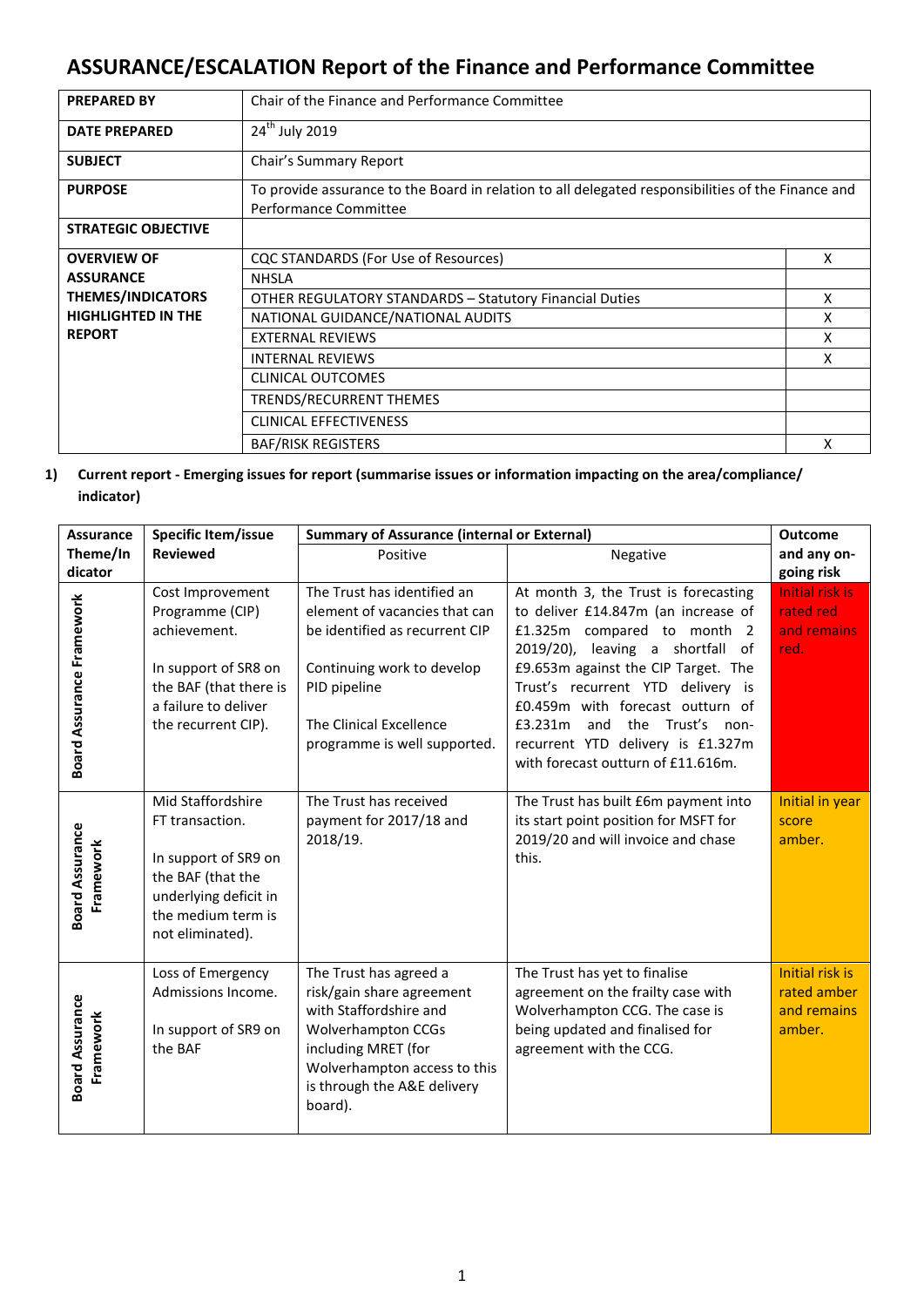| ω             | Provider             | The Trust signed up to the     | The Trust achieved the Q1 PSF          | This risk is |
|---------------|----------------------|--------------------------------|----------------------------------------|--------------|
| 들 중           | Sustainability Fund  | control total and therefore is | payment however the financial          | assessed as  |
|               | (PSF).               | earmarked to receive the       | position and increased CIP phasing for | Amber.       |
| Assur<br>mewo |                      | income.                        | 19/20 remains extremely challenging.   |              |
|               | In support of SR9 on |                                |                                        |              |
| pard<br>Frai  | the BAF.             |                                |                                        |              |
|               |                      |                                |                                        |              |

#### **See updated progress report Additional Items:**

| Specific item/Issue                        | Lead            | Due Date                                                                                           | Status <sup>*</sup> |
|--------------------------------------------|-----------------|----------------------------------------------------------------------------------------------------|---------------------|
| The Committee will examine in more detail: |                 |                                                                                                    |                     |
| - Draft of 5 year financial plan           | <b>CFO</b>      | Monthly updates for final deadline of 30 September<br>2019 - now to be part of STP financial plan. |                     |
| - 6 month review of FCE to spells          | <b>CFO/DCFO</b> | October 2019                                                                                       |                     |
| Status <sup>*</sup>                        |                 |                                                                                                    |                     |

| Action not yet | Action In Progress but not on | Action in progress and on target | <b>Action Completed</b> |
|----------------|-------------------------------|----------------------------------|-------------------------|
| initiated      | target or target has expired  |                                  |                         |

#### **2) Summary, conclusion and recommendations from meeting held on 24th July 2019:**

a) The **Committee discussed the BAF** and noted that no changes had been made to the ratings. A new control and mitigation had been added to SR8 (Maintain financial health – appropriate investment enhancement to patient services) under CM7 where an external review had been commissioned of Divisional budget lines which was seen as best practice by NHS Improvement.

The Committee had also asked for an **update on the procurement service transfer to Stoke (UHNM)** and it was confirmed that the Director of Procurement from Stoke would be attending the Committee in October 2019 to give an update.

#### b) The Committee **discussed progress on 5year financial plan:**

- The Trust had originally been asked for a **five year plan** as part of its move from segment 2 to segment 3 by the end of September 2019. It has now been agreed that the Trust will be part of the STP submission, which will still require Trust sign off in September but final submission from the STP is the  $1<sup>st</sup>$  November 2019.
- The Committee discussed the context of the financial plan:
	- The national requirements for the STP
	- The five financial tests
	- The information required from providers
	- The recommended assumptions for tariff and inflation
	- The recommended assumptions for growth in primary care and the community
	- The Trust's activity assumptions
	- The Trust's planned capital expenditure
	- The next steps
- The **draft results were tabled at the Committee which identified a deficit in 20/21 of £29m** which required review and internal discussion as to how the Trust wished to deal with the challenge which required further detailed discussions at Directors and then at August Board and future Board development dates.
- Given the timetable the **Committee needed to ask for delegated authority to approve the submission on 25th September** as the next available Board meeting is 7 October which was beyond the submission date.
- c) **The Committee reviewed the Financial Performance Report for Month 3** and detailed the following issues**:**
	- The financial performance for the month (excluding PSF) **was a deficit of £3m which was £1.4m worse** than the planned deficit of £1.6m.
	- **Patient care income under performed by £0.4m** in June although performance by patient type was different: - Attendances in A&E over performed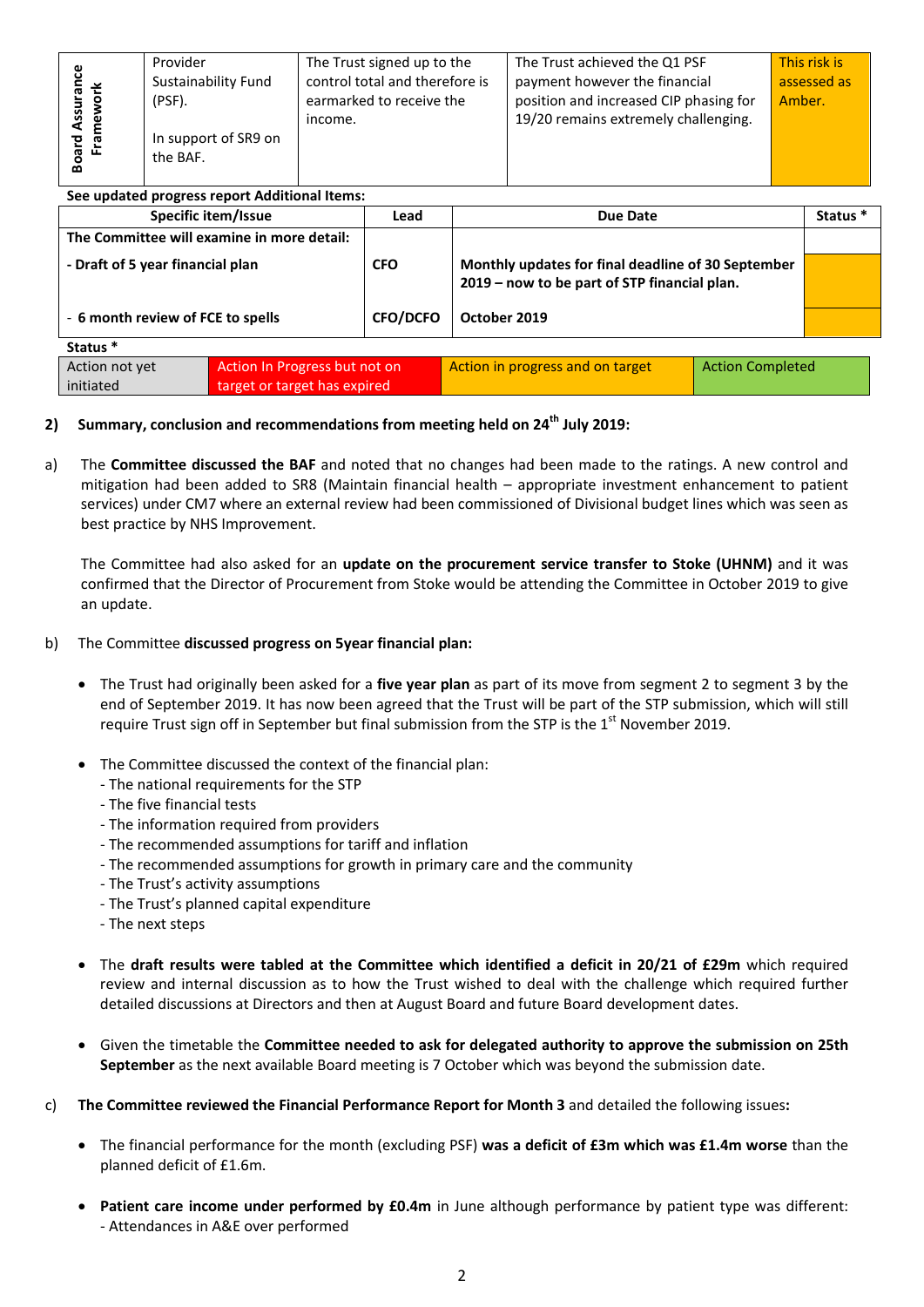- Outpatients and electives under performed.

- **Pay overspent in month by £0.46m** predominantly due to medical agency spend and the vacancy factor not being achieved due to supporting safe services.
- **Non-pay in month was overspent by £0.723m** driven by several items particularly in orthopaedics for shoulder joints and spend in cardiac/Beynon theatres. Mitigating actions have been identified where applicable.
- The year to date actual position was marginally behind the operating plan but was within the NHS Improvement plan which means the Trust **achieved its Q1 PSF payment**.
- The cost improvement plan has delivered year to date (£1.786m actual versus £1.521m plan) but the committee noted the phasing makes achievement of the plan more challenging as the year goes on.
- The following Risks were identified in the plan:

- **MSFT transaction support (£6.0m)** and depreciation funding support from NHSI (£5.1m) have been included in the annual plan. Informal feedback from NHSI suggests that the £5.1m may not be supported.

- **CIP delivery** is in excess of what has been delivered in past years, however, more has been identified at this point of the year than the same period last year.

- **£13.5m of vacancy factor is built into budgets**. The current delivery of this is c. 50% per month which leaves a potential pressure of nearly £7m for the year.

- The Committee **drew attention to the variance within Division 1 and 2 Divisional Management**. This was due to the fact that vacancy factor is within this cost centre which is released once a vacancy has been identified. The basis of the figures had been previous year's vacancies after deducting temporary staffing costs. With the organisation now reducing its vacancies the factor had been more difficult to achieve. It was agreed to review as part of the 5 year plan but acknowledged that any reduction was either going to increase the efficiency ask of the organisation or increase its deficit.
- d) The **Committee reviewed the Finance Recovery Board (FRB) report** noting that:
	- The **2019/20 CIP Target is £24.5m** broken down into £11m recurrent CIP Target and £13.5m non-recurrent CIP Target. At month 3, the Trust is forecasting to deliver £14.847m leaving a shortfall of £9.653m against the CIP Target (an increase of £1.325m compared to month 2 2019/20). The Trust's recurrent YTD delivery is £0.459m with forecast outturn of £3.231m and the Trust's non-recurrent YTD delivery is £1.327m with forecast outturn of £11.616m.
	- The Trust has delivered £1.786m year to date (YTD) against a YTD FRB Approved Plan of £1.932m (92%). This only relates to schemes FRB has approved. However, the YTD Trust CIP Plan is £1.521m. As a result, the Trust has delivered 117% of the YTD Trust Plan.
	- Income had reduced in month which potentially could reduce the opportunity for non-recurrent savings if continued. This would be kept under constant review as part of forecasting in future months.
	- 5 PIDs with a combined value of £0.08m had been presented to FRB for approval. The committee enquired as to the time taken for relatively small values and it was confirmed that it was worthwhile whilst energy was still focussed on the 6 high difficulty, high saving PIDs as well as identifying future opportunities.
- e) **The Committee received a report on the Performance Element of the IQP Report** (National & Contractual Standards) and noted:
	- **Referral to Treatment Incomplete** Performance saw further deterioration during June, a recovery action plan and new trajectory has been developed with specific departmental actions to aid improvement of compliance for this indicator. The Trust continues to focus on reducing the backlog where possible and works closely with Directorates to use all available capacity effectively. The Trust also intends to complete a significant piece of work on re-validation. Also under development was a business case using digital improvements that can reduce DNAs and improve overall efficiency. Deloittes will remain in place until the end of September.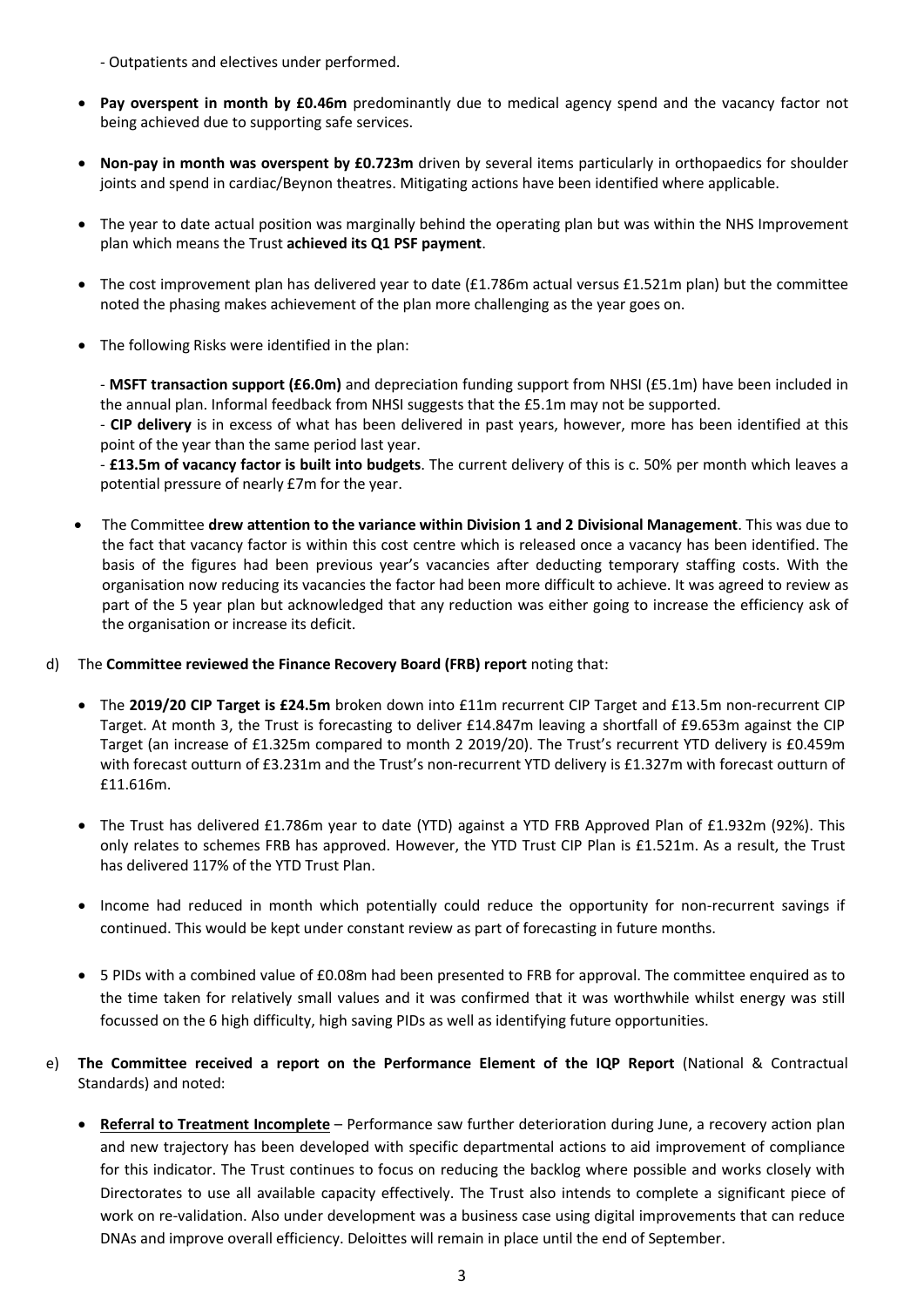- **Diagnostics** This target remains within standard for June 2019. However, the Trust continues to see high numbers of cardiac referrals into Radiology for CT and MRI Heart. In addition to this the Trust continues to see a large increase in urgent endoscopy diagnostic tests. The Committee were also informed that a new FIT screening test is being introduced which will increase the number of requests for scans.
- **Emergency Department One patient breached the 12 hour** decision to admit target during the month, this was a Mental Health patient awaiting a specialist inpatient bed.
- **Ambulance Handover** Ambulance handover breaches **saw deterioration during June 2019** for both the 30-60 minutes and the >60 minute target compared with the previous month. However, the Trust continues to see a rise of ambulance conveyances into the Trust, receiving an additional 217 (5.13%) during the month compared with the same period last year, and an overall increase of 1,127 (8.68%) conveyances in Quarter 1.
- **Cancer** The Trust is currently predicting failure of the 2 week wait, 2 week wait Breast Symptomatic, 31 Day First Treatment, 31 Day Sub Surgery, 31 Day Sub Anti-Cancer Drug, 62 Day wait for First Treatment, 62 Day Screening and 62 Day Consultant Upgrade for June, validation is on-going. Final cancer data is uploaded nationally 6 weeks after month end. Specific actions are:-

- Recruiting additional radiographers - 7 offers have been made, start dates from August 2019.

- Increased new patient capacity – there was on-going work to review and monitor clinic set up and audit of current waiting times.

- Reviewing the Radiotherapy pathway – a quality checklist has been developed with medical physics and radiotherapy.

- The Trust had over 500 patients waiting for a 2 week appointment and the Trust is working collaboratively with Walsall/Dudley providers so that GPs can divert patients hence improving waiting times for the Trust's patients.

The Committee were informed that the Trust cancer lead, Dr Simon Grummet, has stepped down as the lead for the Trust. The Committee thanked Dr Grummet for his hard work and noted that the Trust would start to look for a replacement lead.

The Committee questioned why the 31 Day Sub Treatment Anti-Cancer Drug target had deteriorated. This was due to the impact of one patient and that the target would improve next month.

The Committee were informed that the bulk of 62 day breaches had been due to Urology but that there has been an increase in Breast 62 day breaches. G Nuttall also stated that the Trust had received one query harm patient, this patient has been reviewed externally with the CCG and it has been determined that this is not a 'harm' case.

The Chair expressed concerns regarding the Trust Strategic Objective of being in the top 25% for key performance measures and how this would be achieved against the current cancer performance. The debate was as to whether the objective should be quantified, re-defined or whether the Trust should differentiate the risks. The Committee felt that this was a debate that should be continued at Trust Board.

#### f) **The Committee received a Quarterly Contract update and noted:**

- **2019/20 NHS Contracts -** NHS Contracts are progressing well. The Aligned Incentive Contracts continued to mitigate financial risk across the Health Economy.
- **CQUIN –** The Trust had done a lot of work on CQUINs and the Flu Vaccination CQUIN was the single biggest risk. The overall CQUIN risk is partly mitigated by the Aligned Incentive Contract that is in place with CCGs.

For **2018-19** – The Trust is in the final stages of reconciliation for 2018-19 awaiting publication of the national data to enable completion.

For **2019-20** – Schemes have been agreed in principle for all commissioners and the late publication of the